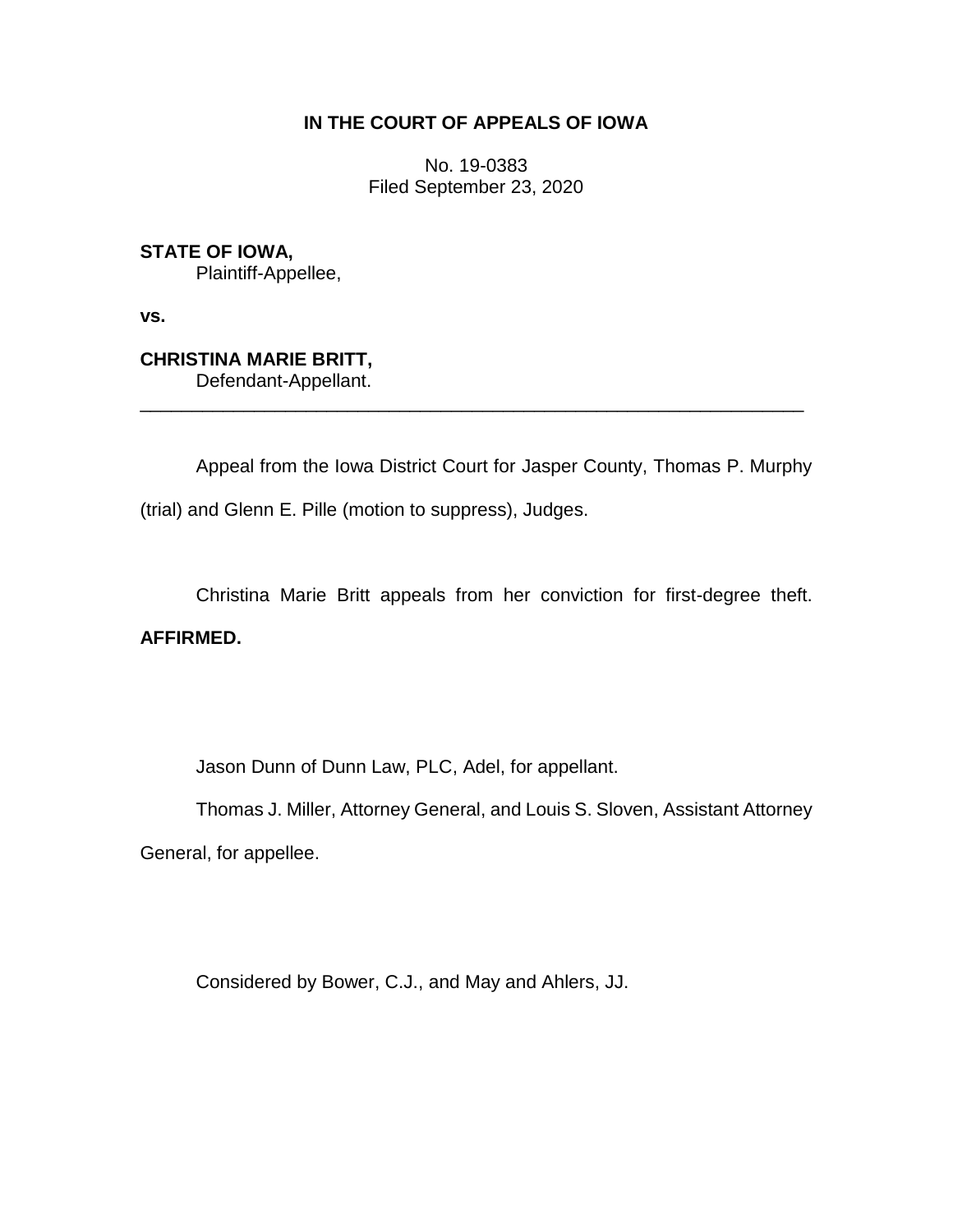## **BOWER, Chief Judge.**

Christina Marie Britt and her codefendants, Joel Green Case and Christopher Retman, were charged with first-degree theft, in violation of Iowa Code sections 714.1(4) and 714.2(1) (2017), arising from their possession of vintage motorcycles and parts alleged to have been stolen from Leland Mathews. We have set out the facts more fully in our decision in *State v. Case*, No. 19-0378, also filed this date.

As the jury was instructed, the State here was required to prove:

(1) Leland Mathews's property was stolen.

(2) On or about the 17th and 20th days of January, 2017, Mr. Case, Ms. Britt, and Mr. Retman exercised control over the property. (3) At the time, Mr. Case, Ms. Britt, and Mr. Retman knew the property had been stolen.

(4) Mr. Case, Ms. Britt, and Mr. Retman did not intend to promptly return it to the owner or to deliver it to an appropriate public officer.

Britt contends that without a specific list of items stolen from Mathews, any conviction would be based upon mere speculation. She also asserts this precludes a finding she exercised control over the property or that she knew the property had been stolen.

The State did not need to prove that Britt, Case, and Retman committed the burglary. Rather, it was the State's burden to prove they possessed the property and knew it was stolen. In *Case*, we set out a detailed analysis, equally relevant here. Suffice it to say, there is ample evidence from which a jury could find that challenged elements of the charge were established. *See State v. Thornton*, 498 N.W.2d 670, 673 (Iowa 1993) ("The jury is free to believe or disbelieve any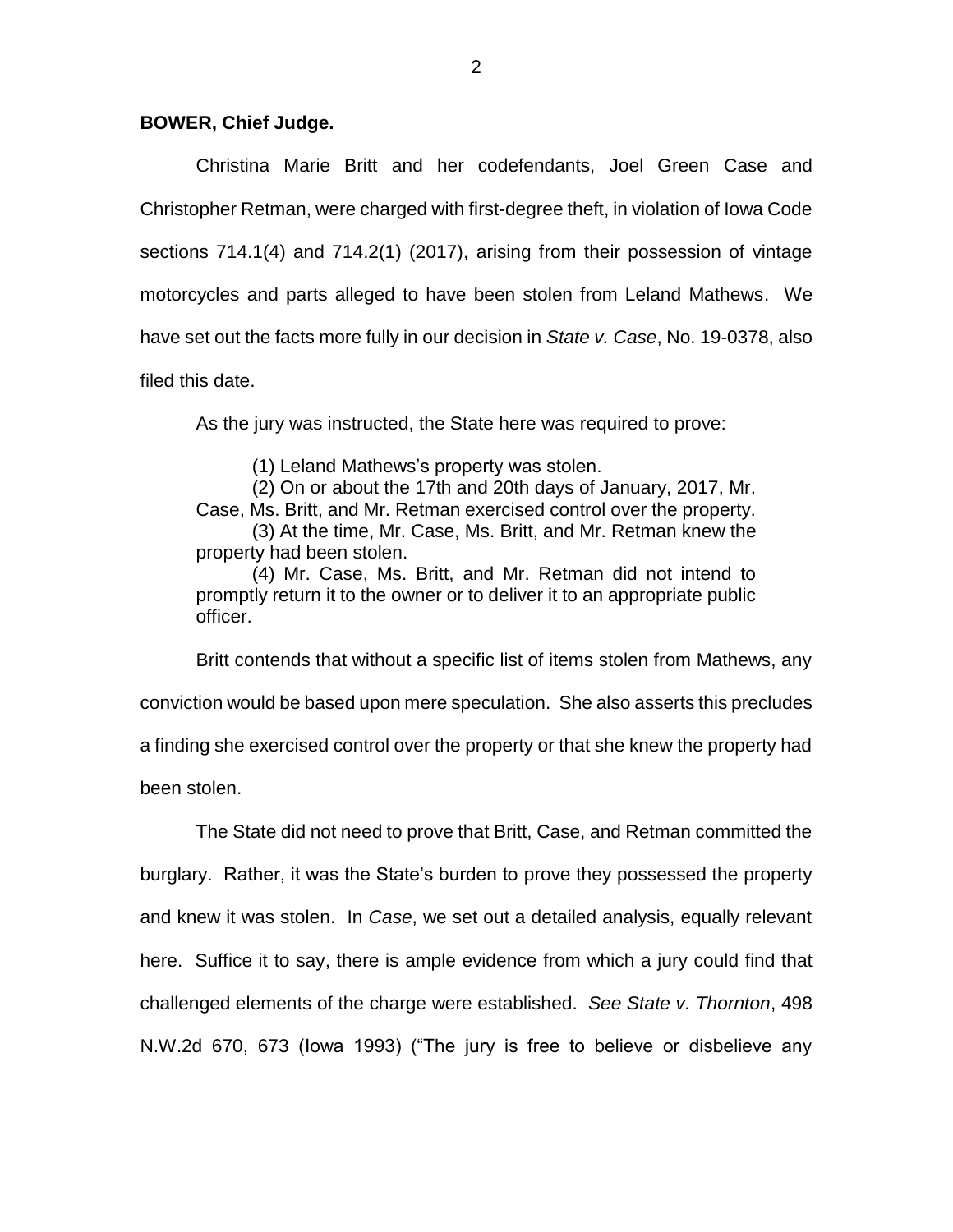testimony as it chooses and to give weight to the evidence as in its judgment such evidence should receive.").

Even though Leland Mathews died several months before the cases went to trial, Detective Jeremy Burdess established that Mathews did identify specific items recovered from the co-defendants that belonged to him. The State also offered testimony from Mathews's friends and family, who also identified specific motorcycles, parts, boxes, and memorabilia that came from Mathews's collection and that were found in Case, Britt, and Retman's possession. Adam Krueger recognized the signage from Mathews's shop, as depicted in Mathews's old photographs. Krueger also recognized other items belonging to Mathews, which he had seen in Mathews's shop. Dan Trampel recognized specific motorcycles and parts, along with specific boxes that bore his own handwriting, from when he helped Mathews move his collection. Mathew's nearly twenty-year companion, Caroline Irons, identified a wide variety of the recovered items. Kathy Mathews, Mathews's former wife, recognized specific items, and saw her own handwriting, Mathews's handwriting, and their daughter, Susan Greenwood's, handwriting on boxes containing motorcycle parts. Greenwood was also able to identify "the milk crates and signs" and showroom parts from the motorcycle she rode "when [she] was a kid." Jeff Jarnagin identified a motorcycle that he personally had restored with Mathews's help. Nicholas Bollenbaugh identified his own motorcycle that Mathews was storing for him. David Phillips identified a number of motorcycles as belonging to Mathews. And Curt Leaverton identified another one-of-a-kind item from Mathews's collection with historical significance to motorcycling enthusiasts, along with other unique items from Mathews's collection.